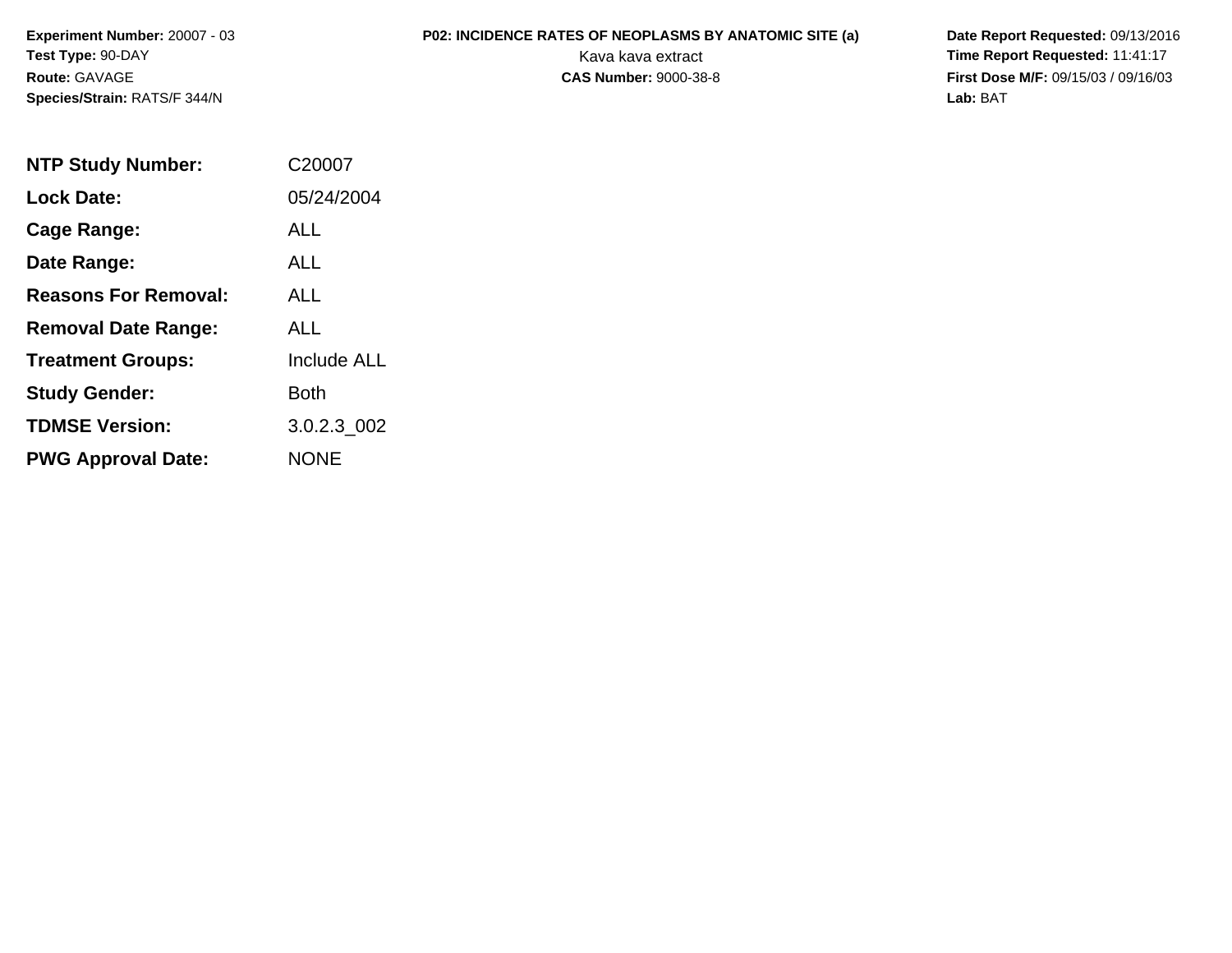**Experiment Number:** 20007 - 03**Test Type:** 90-DAY**Route:** GAVAGE**Species/Strain:** RATS/F 344/N

**P02: INCIDENCE RATES OF NEOPLASMS BY ANATOMIC SITE (a)** Date Report Requested: 09/13/2016<br>Kava kava extract **Time Report Requested:** 11:41:17 Kava kava extract **Time Report Requested:** 11:41:17<br>**CAS Number:** 9000-38-8 **Time Report Requested:** 11:41:17 **First Dose M/F:** 09/15/03 / 09/16/03<br>Lab: BAT **Lab:** BAT

| 10<br>10<br><b>Animals Initially In Study</b><br>10<br>10<br>10<br>10<br><b>Early Deaths</b><br><b>Moribund Sacrifice</b><br>$\mathbf 1$<br><b>Natural Death</b><br>3<br><b>Survivors</b><br><b>Terminal Sacrifice</b><br>$10$<br>10<br>$\overline{\mathbf{r}}$<br>10<br>10<br>9<br>10<br><b>Animals Examined Microscopically</b><br>10<br>10<br>10<br>10<br>10<br>Esophagus<br>(10)<br>(0)<br>(1)<br>(0)<br>(0)<br>(10)<br>Intestine Large, Cecum<br>(0)<br>(10)<br>(1)<br>(0)<br>(0)<br>(10)<br>Intestine Large, Colon<br>(10)<br>(0)<br>(1)<br>(0)<br>(0)<br>(10)<br>Intestine Large, Rectum<br>(10)<br>(1)<br>(10)<br>(0)<br>(0)<br>(0)<br>Intestine Small, Duodenum<br>(1)<br>(10)<br>(10)<br>(0)<br>(0)<br>(0)<br>Intestine Small, Ileum<br>(10)<br>(0)<br>(1)<br>(0)<br>(10)<br>(0)<br>Intestine Small, Jejunum<br>(10)<br>(0)<br>(1)<br>(0)<br>(0)<br>(10)<br>Liver<br>(10)<br>(10)<br>(10)<br>(10)<br>(10)<br>(10)<br>(1)<br>Pancreas<br>(10)<br>(0)<br>(0)<br>(0)<br>(10)<br>Salivary Glands<br>(10)<br>(0)<br>(1)<br>(0)<br>(0)<br>(10)<br>Stomach, Forestomach<br>(1)<br>(0)<br>(10)<br>(0)<br>(0)<br>(10)<br>Stomach, Glandular<br>(1)<br>(10)<br>(0)<br>(0)<br>(0)<br>(10)<br><b>Blood Vessel</b><br>(10)<br>(0)<br>(1)<br>(0)<br>(0)<br>(10)<br>(10)<br>(0)<br>(1)<br>(0)<br>(0)<br>(10)<br>Heart<br><b>Adrenal Cortex</b><br>(10)<br>(0)<br>(1)<br>(10)<br>(0)<br>(0)<br>Adrenal Medulla<br>(10)<br>(0)<br>(1)<br>(0)<br>(0)<br>(10)<br>Islets, Pancreatic<br>(10) | <b>FISCHER 344 RATS MALE</b> | 0 G/KG | 0.125 G/KG | 0.25 G/KG | 0.5 G/KG | 1.0 G/KG | 2.0 G/KG |
|------------------------------------------------------------------------------------------------------------------------------------------------------------------------------------------------------------------------------------------------------------------------------------------------------------------------------------------------------------------------------------------------------------------------------------------------------------------------------------------------------------------------------------------------------------------------------------------------------------------------------------------------------------------------------------------------------------------------------------------------------------------------------------------------------------------------------------------------------------------------------------------------------------------------------------------------------------------------------------------------------------------------------------------------------------------------------------------------------------------------------------------------------------------------------------------------------------------------------------------------------------------------------------------------------------------------------------------------------------------------------------------------------------------------------------------------------------------------------------|------------------------------|--------|------------|-----------|----------|----------|----------|
|                                                                                                                                                                                                                                                                                                                                                                                                                                                                                                                                                                                                                                                                                                                                                                                                                                                                                                                                                                                                                                                                                                                                                                                                                                                                                                                                                                                                                                                                                    | <b>Disposition Summary</b>   |        |            |           |          |          |          |
|                                                                                                                                                                                                                                                                                                                                                                                                                                                                                                                                                                                                                                                                                                                                                                                                                                                                                                                                                                                                                                                                                                                                                                                                                                                                                                                                                                                                                                                                                    |                              |        |            |           |          |          |          |
|                                                                                                                                                                                                                                                                                                                                                                                                                                                                                                                                                                                                                                                                                                                                                                                                                                                                                                                                                                                                                                                                                                                                                                                                                                                                                                                                                                                                                                                                                    |                              |        |            |           |          |          |          |
|                                                                                                                                                                                                                                                                                                                                                                                                                                                                                                                                                                                                                                                                                                                                                                                                                                                                                                                                                                                                                                                                                                                                                                                                                                                                                                                                                                                                                                                                                    |                              |        |            |           |          |          |          |
|                                                                                                                                                                                                                                                                                                                                                                                                                                                                                                                                                                                                                                                                                                                                                                                                                                                                                                                                                                                                                                                                                                                                                                                                                                                                                                                                                                                                                                                                                    |                              |        |            |           |          |          |          |
|                                                                                                                                                                                                                                                                                                                                                                                                                                                                                                                                                                                                                                                                                                                                                                                                                                                                                                                                                                                                                                                                                                                                                                                                                                                                                                                                                                                                                                                                                    |                              |        |            |           |          |          |          |
|                                                                                                                                                                                                                                                                                                                                                                                                                                                                                                                                                                                                                                                                                                                                                                                                                                                                                                                                                                                                                                                                                                                                                                                                                                                                                                                                                                                                                                                                                    |                              |        |            |           |          |          |          |
|                                                                                                                                                                                                                                                                                                                                                                                                                                                                                                                                                                                                                                                                                                                                                                                                                                                                                                                                                                                                                                                                                                                                                                                                                                                                                                                                                                                                                                                                                    |                              |        |            |           |          |          |          |
|                                                                                                                                                                                                                                                                                                                                                                                                                                                                                                                                                                                                                                                                                                                                                                                                                                                                                                                                                                                                                                                                                                                                                                                                                                                                                                                                                                                                                                                                                    | <b>ALIMENTARY SYSTEM</b>     |        |            |           |          |          |          |
|                                                                                                                                                                                                                                                                                                                                                                                                                                                                                                                                                                                                                                                                                                                                                                                                                                                                                                                                                                                                                                                                                                                                                                                                                                                                                                                                                                                                                                                                                    |                              |        |            |           |          |          |          |
|                                                                                                                                                                                                                                                                                                                                                                                                                                                                                                                                                                                                                                                                                                                                                                                                                                                                                                                                                                                                                                                                                                                                                                                                                                                                                                                                                                                                                                                                                    |                              |        |            |           |          |          |          |
|                                                                                                                                                                                                                                                                                                                                                                                                                                                                                                                                                                                                                                                                                                                                                                                                                                                                                                                                                                                                                                                                                                                                                                                                                                                                                                                                                                                                                                                                                    |                              |        |            |           |          |          |          |
|                                                                                                                                                                                                                                                                                                                                                                                                                                                                                                                                                                                                                                                                                                                                                                                                                                                                                                                                                                                                                                                                                                                                                                                                                                                                                                                                                                                                                                                                                    |                              |        |            |           |          |          |          |
|                                                                                                                                                                                                                                                                                                                                                                                                                                                                                                                                                                                                                                                                                                                                                                                                                                                                                                                                                                                                                                                                                                                                                                                                                                                                                                                                                                                                                                                                                    |                              |        |            |           |          |          |          |
|                                                                                                                                                                                                                                                                                                                                                                                                                                                                                                                                                                                                                                                                                                                                                                                                                                                                                                                                                                                                                                                                                                                                                                                                                                                                                                                                                                                                                                                                                    |                              |        |            |           |          |          |          |
|                                                                                                                                                                                                                                                                                                                                                                                                                                                                                                                                                                                                                                                                                                                                                                                                                                                                                                                                                                                                                                                                                                                                                                                                                                                                                                                                                                                                                                                                                    |                              |        |            |           |          |          |          |
|                                                                                                                                                                                                                                                                                                                                                                                                                                                                                                                                                                                                                                                                                                                                                                                                                                                                                                                                                                                                                                                                                                                                                                                                                                                                                                                                                                                                                                                                                    |                              |        |            |           |          |          |          |
|                                                                                                                                                                                                                                                                                                                                                                                                                                                                                                                                                                                                                                                                                                                                                                                                                                                                                                                                                                                                                                                                                                                                                                                                                                                                                                                                                                                                                                                                                    |                              |        |            |           |          |          |          |
|                                                                                                                                                                                                                                                                                                                                                                                                                                                                                                                                                                                                                                                                                                                                                                                                                                                                                                                                                                                                                                                                                                                                                                                                                                                                                                                                                                                                                                                                                    |                              |        |            |           |          |          |          |
|                                                                                                                                                                                                                                                                                                                                                                                                                                                                                                                                                                                                                                                                                                                                                                                                                                                                                                                                                                                                                                                                                                                                                                                                                                                                                                                                                                                                                                                                                    |                              |        |            |           |          |          |          |
|                                                                                                                                                                                                                                                                                                                                                                                                                                                                                                                                                                                                                                                                                                                                                                                                                                                                                                                                                                                                                                                                                                                                                                                                                                                                                                                                                                                                                                                                                    |                              |        |            |           |          |          |          |
|                                                                                                                                                                                                                                                                                                                                                                                                                                                                                                                                                                                                                                                                                                                                                                                                                                                                                                                                                                                                                                                                                                                                                                                                                                                                                                                                                                                                                                                                                    | <b>CARDIOVASCULAR SYSTEM</b> |        |            |           |          |          |          |
|                                                                                                                                                                                                                                                                                                                                                                                                                                                                                                                                                                                                                                                                                                                                                                                                                                                                                                                                                                                                                                                                                                                                                                                                                                                                                                                                                                                                                                                                                    |                              |        |            |           |          |          |          |
|                                                                                                                                                                                                                                                                                                                                                                                                                                                                                                                                                                                                                                                                                                                                                                                                                                                                                                                                                                                                                                                                                                                                                                                                                                                                                                                                                                                                                                                                                    |                              |        |            |           |          |          |          |
|                                                                                                                                                                                                                                                                                                                                                                                                                                                                                                                                                                                                                                                                                                                                                                                                                                                                                                                                                                                                                                                                                                                                                                                                                                                                                                                                                                                                                                                                                    | <b>ENDOCRINE SYSTEM</b>      |        |            |           |          |          |          |
|                                                                                                                                                                                                                                                                                                                                                                                                                                                                                                                                                                                                                                                                                                                                                                                                                                                                                                                                                                                                                                                                                                                                                                                                                                                                                                                                                                                                                                                                                    |                              |        |            |           |          |          |          |
|                                                                                                                                                                                                                                                                                                                                                                                                                                                                                                                                                                                                                                                                                                                                                                                                                                                                                                                                                                                                                                                                                                                                                                                                                                                                                                                                                                                                                                                                                    |                              |        |            |           |          |          |          |
|                                                                                                                                                                                                                                                                                                                                                                                                                                                                                                                                                                                                                                                                                                                                                                                                                                                                                                                                                                                                                                                                                                                                                                                                                                                                                                                                                                                                                                                                                    |                              |        | (0)        | (1)       | (0)      | (0)      | (10)     |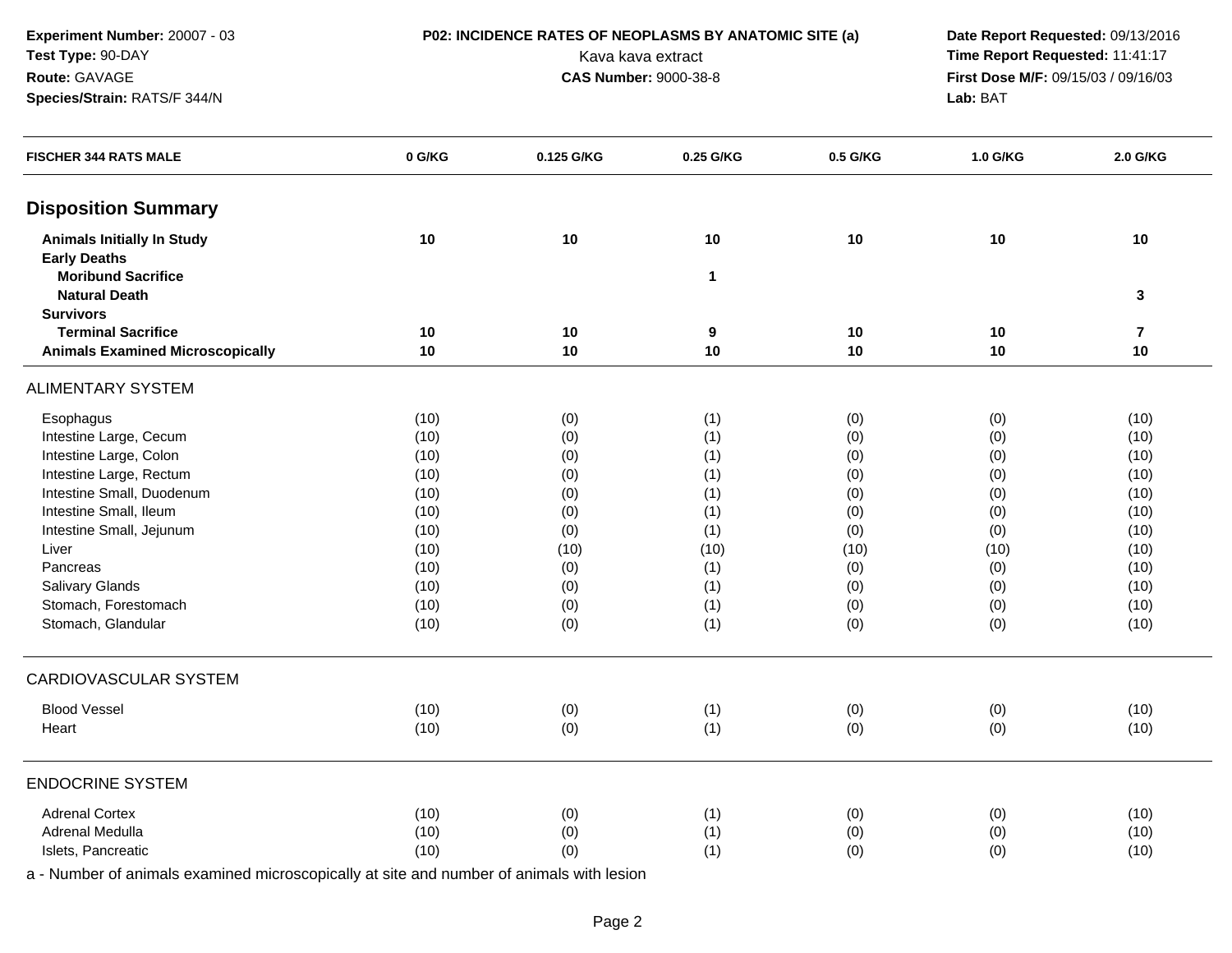| Experiment Number: 20007 - 03<br>Test Type: 90-DAY<br>Route: GAVAGE<br>Species/Strain: RATS/F 344/N | P02: INCIDENCE RATES OF NEOPLASMS BY ANATOMIC SITE (a)<br>Kava kava extract<br><b>CAS Number: 9000-38-8</b> |                                 |                                 |                                 | Date Report Requested: 09/13/2016<br>Time Report Requested: 11:41:17<br>First Dose M/F: 09/15/03 / 09/16/03<br>Lab: BAT |                                      |  |
|-----------------------------------------------------------------------------------------------------|-------------------------------------------------------------------------------------------------------------|---------------------------------|---------------------------------|---------------------------------|-------------------------------------------------------------------------------------------------------------------------|--------------------------------------|--|
| <b>FISCHER 344 RATS MALE</b>                                                                        | 0 G/KG                                                                                                      | 0.125 G/KG                      | 0.25 G/KG                       | 0.5 G/KG                        | 1.0 G/KG                                                                                                                | 2.0 G/KG                             |  |
| Parathyroid Gland<br><b>Pituitary Gland</b><br><b>Thyroid Gland</b>                                 | (10)<br>(10)<br>(10)                                                                                        | (0)<br>(0)<br>(0)               | (1)<br>(1)<br>(1)               | (0)<br>(0)<br>(0)               | (0)<br>(0)<br>(0)                                                                                                       | (9)<br>(10)<br>(10)                  |  |
| <b>GENERAL BODY SYSTEM</b>                                                                          |                                                                                                             |                                 |                                 |                                 |                                                                                                                         |                                      |  |
| None                                                                                                |                                                                                                             |                                 |                                 |                                 |                                                                                                                         |                                      |  |
| <b>GENITAL SYSTEM</b>                                                                               |                                                                                                             |                                 |                                 |                                 |                                                                                                                         |                                      |  |
| Epididymis<br><b>Preputial Gland</b><br>Prostate<br><b>Seminal Vesicle</b><br><b>Testes</b>         | (10)<br>(10)<br>(10)<br>(10)<br>(10)                                                                        | (0)<br>(0)<br>(0)<br>(0)<br>(0) | (1)<br>(1)<br>(1)<br>(1)<br>(1) | (0)<br>(0)<br>(0)<br>(0)<br>(0) | (0)<br>(0)<br>(0)<br>(0)<br>(0)                                                                                         | (10)<br>(10)<br>(10)<br>(10)<br>(10) |  |
| <b>HEMATOPOIETIC SYSTEM</b>                                                                         |                                                                                                             |                                 |                                 |                                 |                                                                                                                         |                                      |  |
| <b>Bone Marrow</b><br>Lymph Node, Mesenteric<br>Spleen<br>Thymus                                    | (10)<br>(10)<br>(10)<br>(10)                                                                                | (10)<br>(0)<br>(10)<br>(10)     | (10)<br>(1)<br>(10)<br>(10)     | (10)<br>(0)<br>(10)<br>(10)     | (10)<br>(0)<br>(10)<br>(10)                                                                                             | (10)<br>(10)<br>(10)<br>(10)         |  |
| <b>INTEGUMENTARY SYSTEM</b>                                                                         |                                                                                                             |                                 |                                 |                                 |                                                                                                                         |                                      |  |
| <b>Mammary Gland</b><br>Skin                                                                        | (7)<br>(10)                                                                                                 | (0)<br>(0)                      | (1)<br>(1)                      | (0)<br>(0)                      | (0)<br>(0)                                                                                                              | (9)<br>(10)                          |  |
| MUSCULOSKELETAL SYSTEM                                                                              |                                                                                                             |                                 |                                 |                                 |                                                                                                                         |                                      |  |
| Bone                                                                                                | (10)                                                                                                        | (0)                             | (1)                             | (0)                             | (0)                                                                                                                     | (10)                                 |  |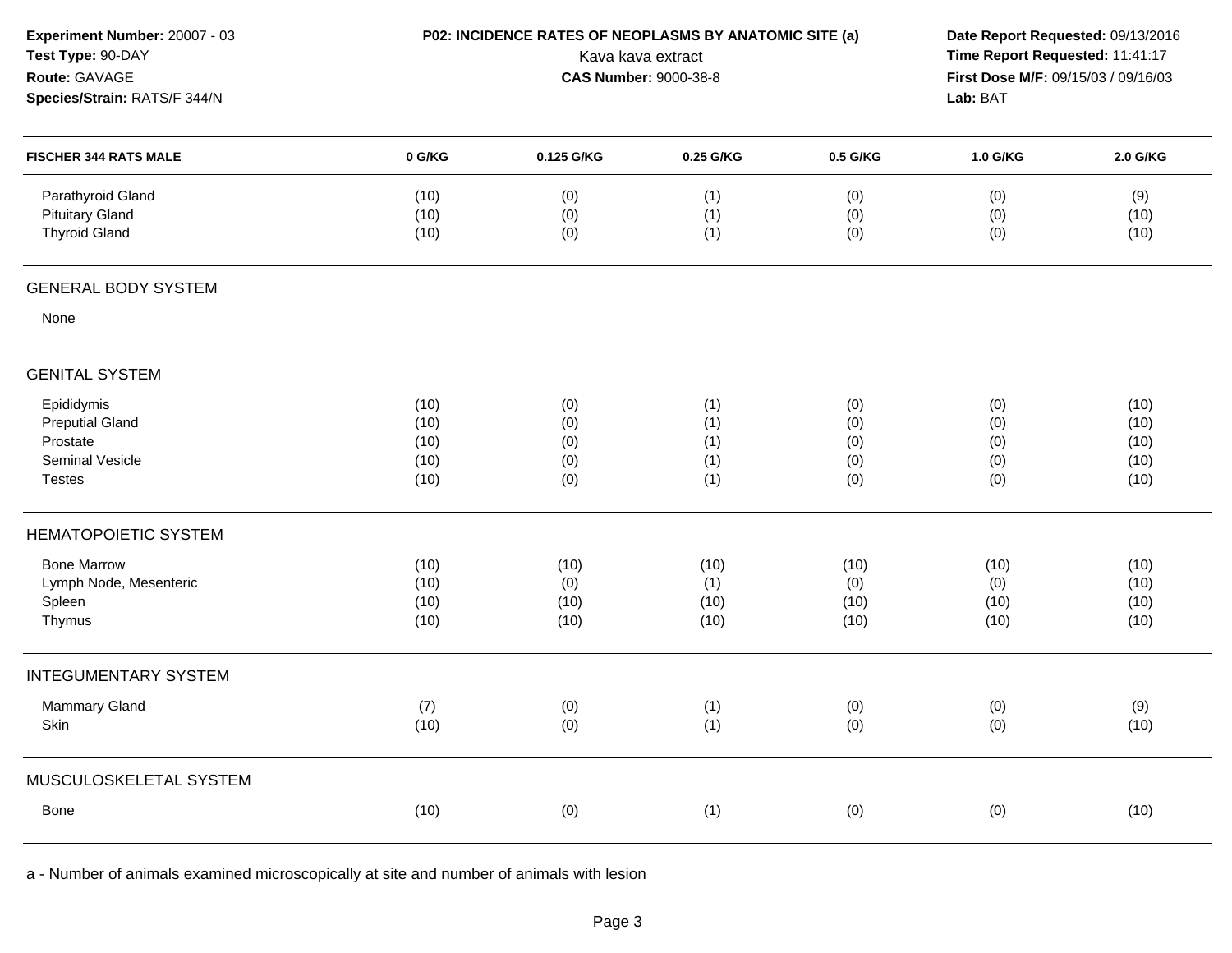| Experiment Number: 20007 - 03<br>Test Type: 90-DAY<br>Route: GAVAGE<br>Species/Strain: RATS/F 344/N |                      | P02: INCIDENCE RATES OF NEOPLASMS BY ANATOMIC SITE (a) | Kava kava extract<br><b>CAS Number: 9000-38-8</b> |                   | Date Report Requested: 09/13/2016<br>Time Report Requested: 11:41:17<br>First Dose M/F: 09/15/03 / 09/16/03<br>Lab: BAT |                      |
|-----------------------------------------------------------------------------------------------------|----------------------|--------------------------------------------------------|---------------------------------------------------|-------------------|-------------------------------------------------------------------------------------------------------------------------|----------------------|
| <b>FISCHER 344 RATS MALE</b>                                                                        | 0 G/KG               | 0.125 G/KG                                             | 0.25 G/KG                                         | 0.5 G/KG          | 1.0 G/KG                                                                                                                | 2.0 G/KG             |
| <b>NERVOUS SYSTEM</b>                                                                               |                      |                                                        |                                                   |                   |                                                                                                                         |                      |
| Brain                                                                                               | (10)                 | (0)                                                    | (1)                                               | (0)               | (0)                                                                                                                     | (10)                 |
| <b>RESPIRATORY SYSTEM</b>                                                                           |                      |                                                        |                                                   |                   |                                                                                                                         |                      |
| Lung<br>Nose<br>Trachea                                                                             | (10)<br>(10)<br>(10) | (0)<br>(0)<br>(0)                                      | (1)<br>(1)<br>(1)                                 | (0)<br>(0)<br>(0) | (0)<br>(0)<br>(0)                                                                                                       | (10)<br>(10)<br>(10) |
| SPECIAL SENSES SYSTEM                                                                               |                      |                                                        |                                                   |                   |                                                                                                                         |                      |
| Eye<br>Harderian Gland                                                                              | (10)<br>(10)         | (0)<br>(0)                                             | (1)<br>(1)                                        | (0)<br>(0)        | (0)<br>(0)                                                                                                              | (10)<br>(10)         |
| <b>URINARY SYSTEM</b>                                                                               |                      |                                                        |                                                   |                   |                                                                                                                         |                      |
| Kidney<br><b>Urinary Bladder</b>                                                                    | (10)<br>(10)         | (0)<br>(0)                                             | (1)<br>(1)                                        | (0)<br>(0)        | (0)<br>(0)                                                                                                              | (10)<br>(10)         |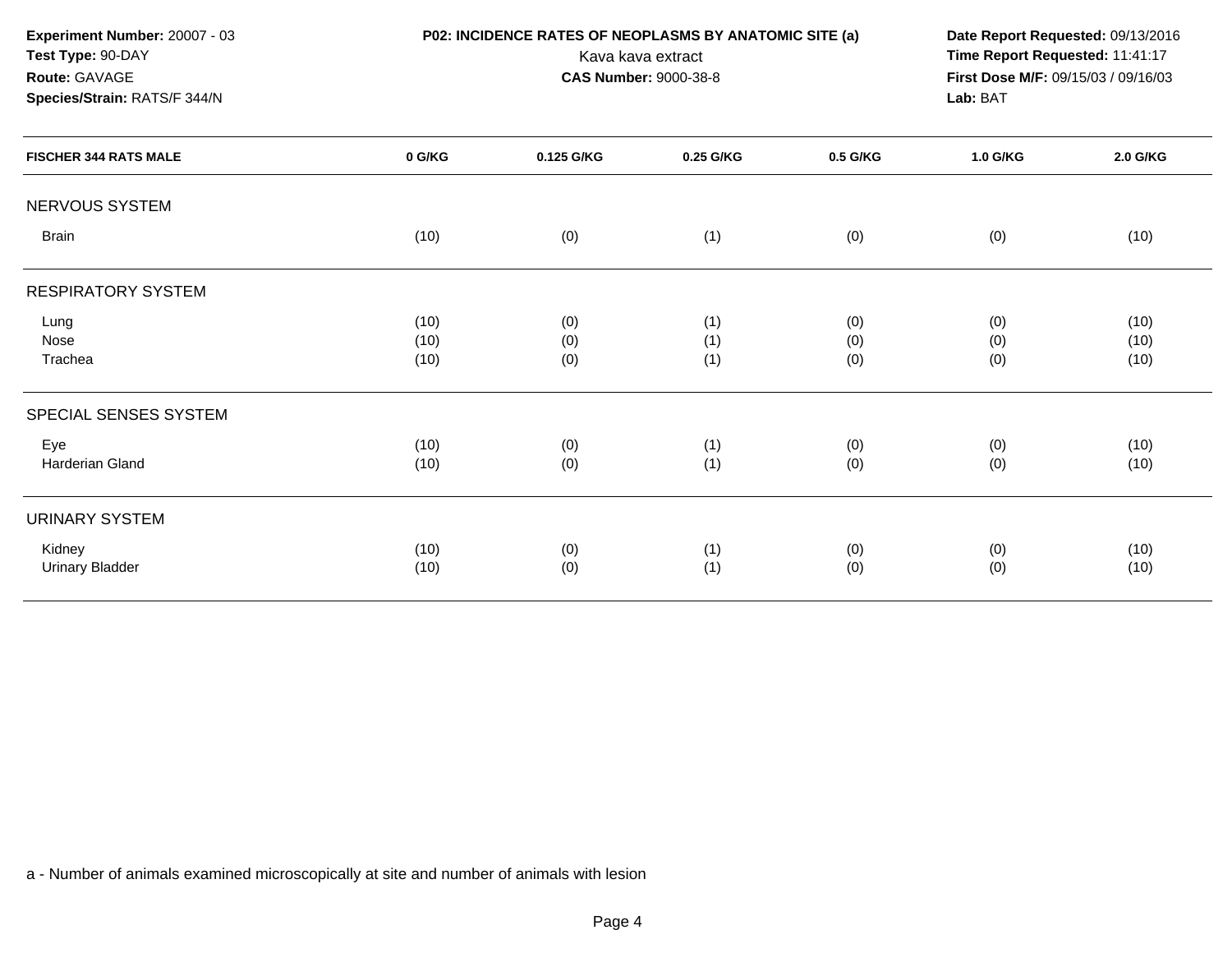| Experiment Number: 20007 - 03<br>Test Type: 90-DAY<br>Route: GAVAGE<br>Species/Strain: RATS/F 344/N              | P02: INCIDENCE RATES OF NEOPLASMS BY ANATOMIC SITE (a)<br>Kava kava extract<br><b>CAS Number: 9000-38-8</b> |            |           | Date Report Requested: 09/13/2016<br>Time Report Requested: 11:41:17<br>First Dose M/F: 09/15/03 / 09/16/03<br>Lab: BAT |                 |          |
|------------------------------------------------------------------------------------------------------------------|-------------------------------------------------------------------------------------------------------------|------------|-----------|-------------------------------------------------------------------------------------------------------------------------|-----------------|----------|
| <b>FISCHER 344 RATS MALE</b>                                                                                     | 0 G/KG                                                                                                      | 0.125 G/KG | 0.25 G/KG | 0.5 G/KG                                                                                                                | <b>1.0 G/KG</b> | 2.0 G/KG |
| <b>Tumor Summary for Males</b>                                                                                   |                                                                                                             |            |           |                                                                                                                         |                 |          |
| <b>Total Animals with Primary Neoplasms (b)</b><br><b>Total Primary Neoplasms</b>                                |                                                                                                             |            |           |                                                                                                                         |                 |          |
| <b>Total Animals with Benign Neoplasms</b><br><b>Total Benign Neoplasms</b>                                      |                                                                                                             |            |           |                                                                                                                         |                 |          |
| <b>Total Animals with Malignant Neoplasms</b><br><b>Total Malignant Neoplasms</b>                                |                                                                                                             |            |           |                                                                                                                         |                 |          |
| <b>Total Animals with Metastatic Neoplasms</b><br><b>Total Metastatic Neoplasms</b>                              |                                                                                                             |            |           |                                                                                                                         |                 |          |
| <b>Total Animals with Malignant Neoplasms</b><br><b>Uncertain Primary Site</b>                                   |                                                                                                             |            |           |                                                                                                                         |                 |          |
| <b>Total Animals with Neoplasms Uncertain-</b><br><b>Benign or Malignant</b><br><b>Total Uncertain Neoplasms</b> |                                                                                                             |            |           |                                                                                                                         |                 |          |

\*\*\* END OF MALE \*\*\*

a - Number of animals examined microscopically at site and number of animals with lesion

b - Primary tumors: all tumors except metastatic tumors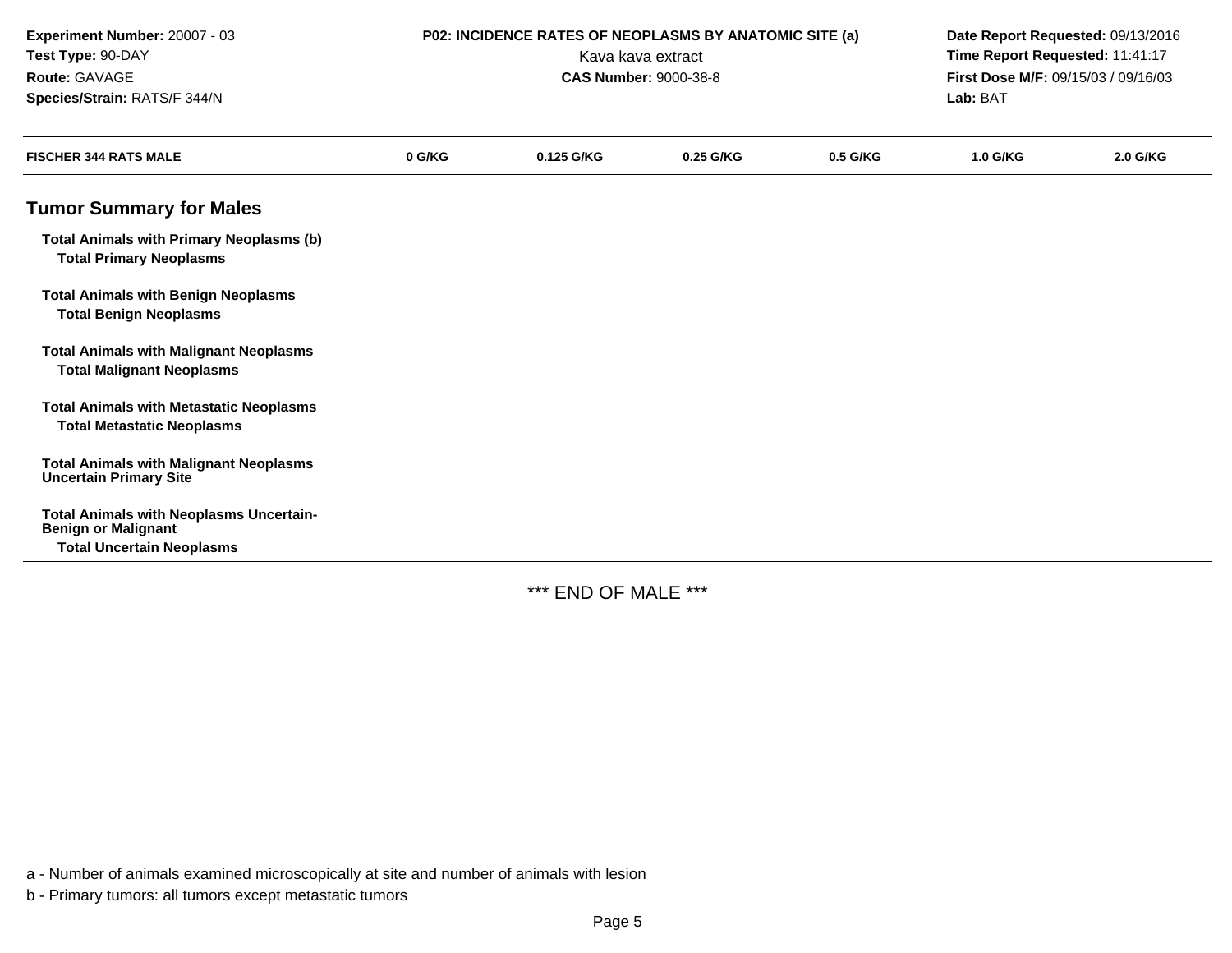**Experiment Number:** 20007 - 03**Test Type:** 90-DAY**Route:** GAVAGE**Species/Strain:** RATS/F 344/N

**P02: INCIDENCE RATES OF NEOPLASMS BY ANATOMIC SITE (a)** Date Report Requested: 09/13/2016<br>Kava kava extract **Time Report Requested:** 11:41:17 Kava kava extract **Time Report Requested:** 11:41:17<br>**CAS Number:** 9000-38-8 **Time Report Requested:** 11:41:17 **First Dose M/F:** 09/15/03 / 09/16/03<br>Lab: BAT **Lab:** BAT

| <b>FISCHER 344 RATS FEMALE</b>          | 0 G/KG | 0.125 G/KG | 0.25 G/KG | 0.5 G/KG | 1.0 G/KG     | 2.0 G/KG |
|-----------------------------------------|--------|------------|-----------|----------|--------------|----------|
| <b>Disposition Summary</b>              |        |            |           |          |              |          |
| <b>Animals Initially In Study</b>       | 10     | $10$       | 10        | $10$     | 10           | 10       |
| <b>Early Deaths</b>                     |        |            |           |          |              |          |
| <b>Moribund Sacrifice</b>               | 1      |            |           |          |              |          |
| <b>Natural Death</b>                    |        |            |           |          | $\mathbf{1}$ | 4        |
| <b>Survivors</b>                        |        |            |           |          |              |          |
| <b>Terminal Sacrifice</b>               | 9      | 10         | 10        | 10       | 9            | 6        |
| <b>Animals Examined Microscopically</b> | 10     | 10         | 10        | $10$     | 10           | 10       |
| <b>ALIMENTARY SYSTEM</b>                |        |            |           |          |              |          |
| Esophagus                               | (10)   | (0)        | (0)       | (0)      | (1)          | (10)     |
| Intestine Large, Cecum                  | (10)   | (0)        | (0)       | (0)      | (1)          | (10)     |
| Intestine Large, Colon                  | (10)   | (0)        | (0)       | (0)      | (1)          | (10)     |
| Intestine Large, Rectum                 | (10)   | (0)        | (0)       | (0)      | (1)          | (10)     |
| Intestine Small, Duodenum               | (10)   | (0)        | (0)       | (0)      | (1)          | (10)     |
| Intestine Small, Ileum                  | (10)   | (0)        | (0)       | (0)      | (1)          | (10)     |
| Intestine Small, Jejunum                | (10)   | (0)        | (0)       | (0)      | (1)          | (10)     |
| Liver                                   | (10)   | (10)       | (10)      | (10)     | (10)         | (10)     |
| Mesentery                               | (1)    | (0)        | (0)       | (1)      | (0)          | (0)      |
| Pancreas                                | (10)   | (0)        | (0)       | (0)      | (1)          | (10)     |
| Salivary Glands                         | (10)   | (0)        | (0)       | (0)      | (1)          | (10)     |
| Stomach, Forestomach                    | (10)   | (0)        | (0)       | (0)      | (1)          | (10)     |
| Stomach, Glandular                      | (10)   | (0)        | (0)       | (0)      | (1)          | (10)     |
| <b>CARDIOVASCULAR SYSTEM</b>            |        |            |           |          |              |          |
| <b>Blood Vessel</b>                     | (10)   | (0)        | (0)       | (0)      | (1)          | (10)     |
| Heart                                   | (10)   | (0)        | (0)       | (0)      | (1)          | (10)     |
| <b>ENDOCRINE SYSTEM</b>                 |        |            |           |          |              |          |
| <b>Adrenal Cortex</b>                   | (10)   | (0)        | (0)       | (0)      | (1)          | (10)     |
| Adrenal Medulla                         | (10)   | (0)        | (0)       | (0)      | (1)          | (10)     |
|                                         |        |            |           |          |              |          |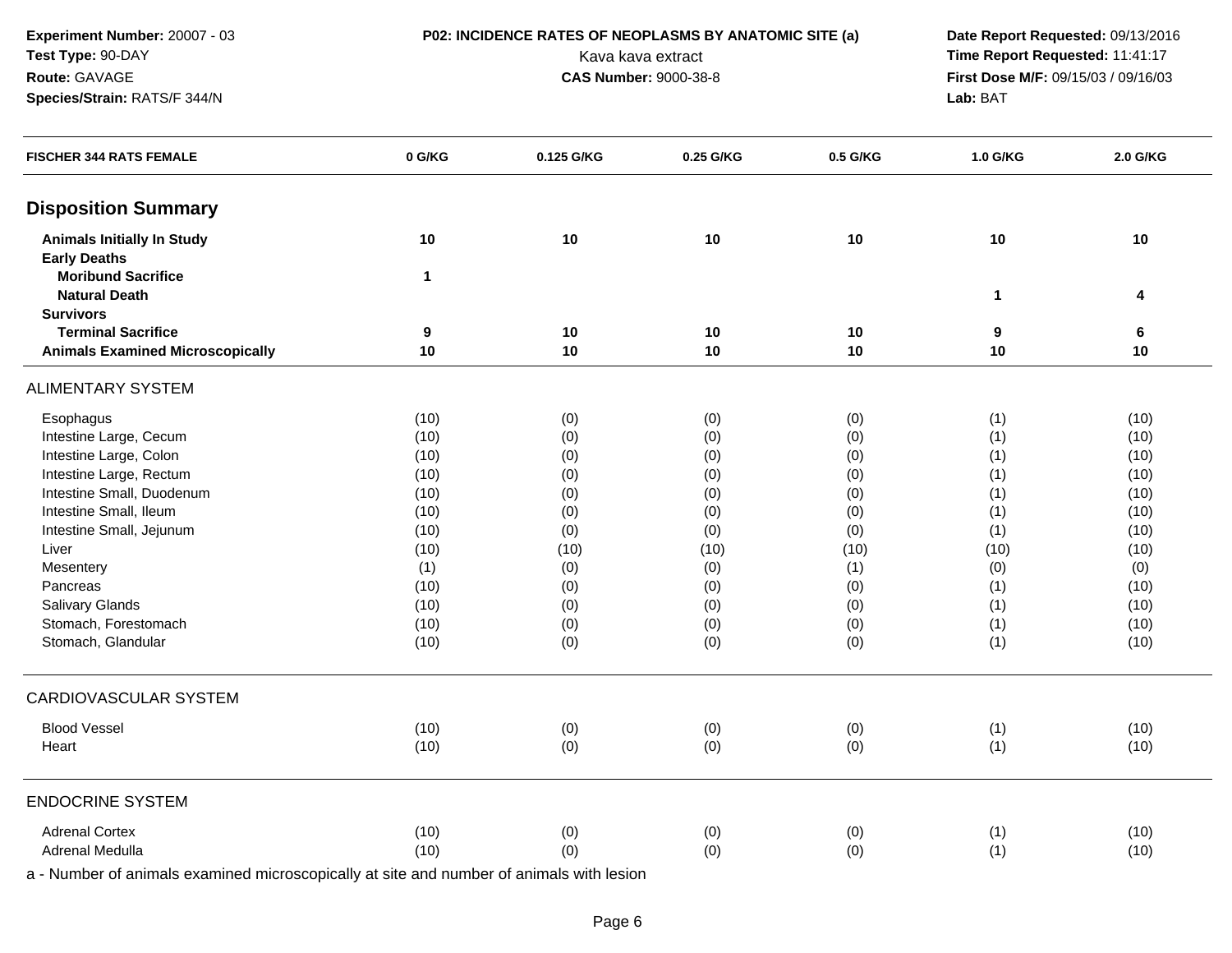| Experiment Number: 20007 - 03<br>Test Type: 90-DAY<br>Route: GAVAGE<br>Species/Strain: RATS/F 344/N |                              | P02: INCIDENCE RATES OF NEOPLASMS BY ANATOMIC SITE (a)<br>Kava kava extract<br><b>CAS Number: 9000-38-8</b> | Date Report Requested: 09/13/2016<br>Time Report Requested: 11:41:17<br>First Dose M/F: 09/15/03 / 09/16/03<br>Lab: BAT |                             |                             |                              |
|-----------------------------------------------------------------------------------------------------|------------------------------|-------------------------------------------------------------------------------------------------------------|-------------------------------------------------------------------------------------------------------------------------|-----------------------------|-----------------------------|------------------------------|
| <b>FISCHER 344 RATS FEMALE</b>                                                                      | 0 G/KG                       | 0.125 G/KG                                                                                                  | 0.25 G/KG                                                                                                               | 0.5 G/KG                    | 1.0 G/KG                    | 2.0 G/KG                     |
| Islets, Pancreatic<br>Parathyroid Gland<br><b>Pituitary Gland</b><br><b>Thyroid Gland</b>           | (10)<br>(10)<br>(10)<br>(10) | (0)<br>(0)<br>(0)<br>(0)                                                                                    | (0)<br>(0)<br>(0)<br>(0)                                                                                                | (0)<br>(0)<br>(0)<br>(0)    | (1)<br>(1)<br>(1)<br>(1)    | (10)<br>(10)<br>(10)<br>(9)  |
| <b>GENERAL BODY SYSTEM</b>                                                                          |                              |                                                                                                             |                                                                                                                         |                             |                             |                              |
| None                                                                                                |                              |                                                                                                             |                                                                                                                         |                             |                             |                              |
| <b>GENITAL SYSTEM</b>                                                                               |                              |                                                                                                             |                                                                                                                         |                             |                             |                              |
| <b>Clitoral Gland</b><br>Ovary<br>Uterus                                                            | (10)<br>(10)<br>(10)         | (0)<br>(0)<br>(0)                                                                                           | (0)<br>(0)<br>(0)                                                                                                       | (0)<br>(0)<br>(0)           | (1)<br>(1)<br>(1)           | (10)<br>(10)<br>(10)         |
| <b>HEMATOPOIETIC SYSTEM</b>                                                                         |                              |                                                                                                             |                                                                                                                         |                             |                             |                              |
| <b>Bone Marrow</b><br>Lymph Node, Mesenteric<br>Spleen<br>Thymus                                    | (10)<br>(10)<br>(10)<br>(10) | (10)<br>(0)<br>(10)<br>(10)                                                                                 | (10)<br>(0)<br>(10)<br>(10)                                                                                             | (10)<br>(0)<br>(10)<br>(10) | (10)<br>(1)<br>(10)<br>(10) | (10)<br>(10)<br>(10)<br>(10) |
| <b>INTEGUMENTARY SYSTEM</b>                                                                         |                              |                                                                                                             |                                                                                                                         |                             |                             |                              |
| Mammary Gland<br>Skin                                                                               | (10)<br>(10)                 | (0)<br>(0)                                                                                                  | (0)<br>(0)                                                                                                              | (0)<br>(0)                  | (1)<br>(1)                  | (10)<br>(10)                 |
| MUSCULOSKELETAL SYSTEM                                                                              |                              |                                                                                                             |                                                                                                                         |                             |                             |                              |
| <b>Bone</b>                                                                                         | (10)                         | (0)                                                                                                         | (0)                                                                                                                     | (0)                         | (1)                         | (10)                         |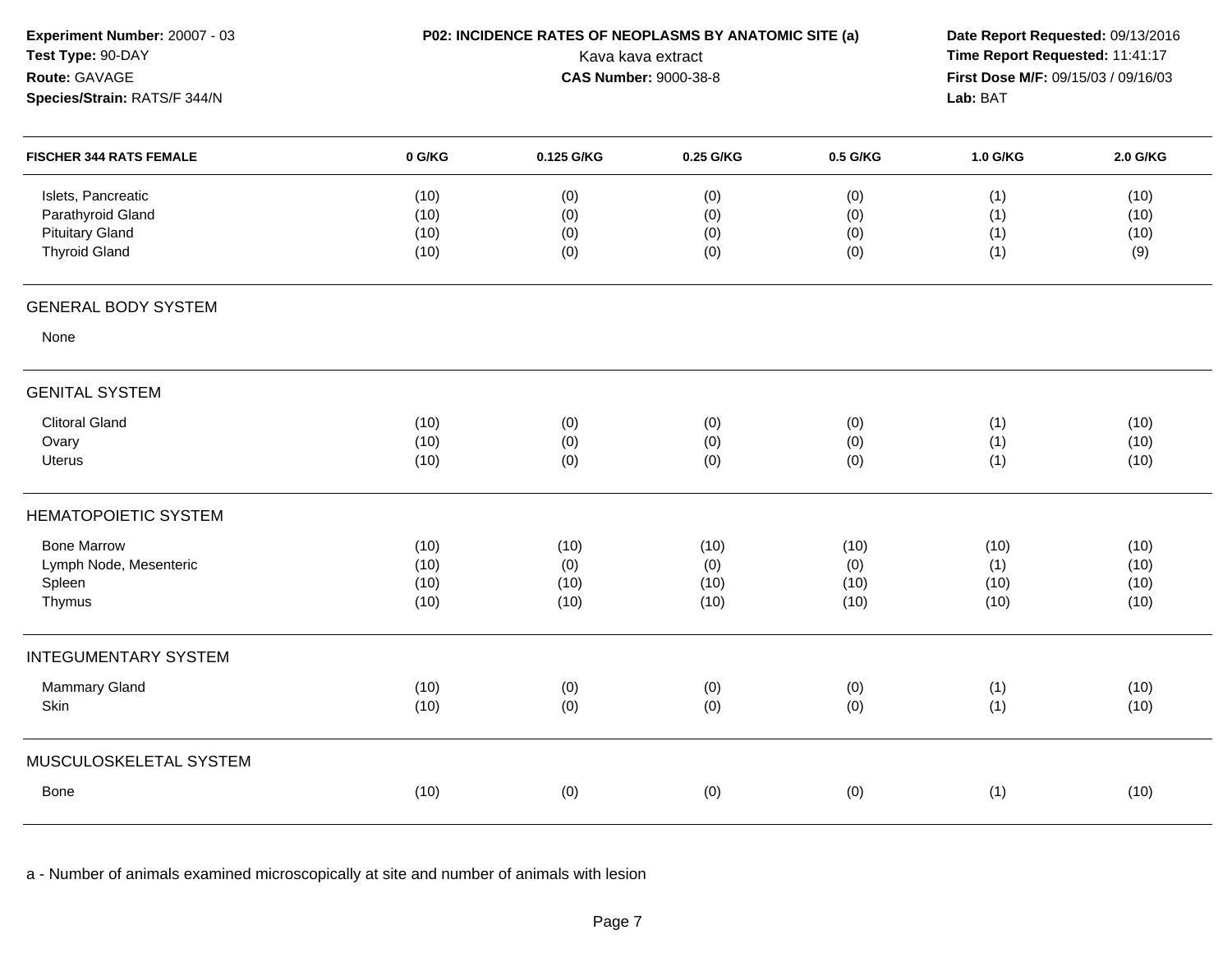| Experiment Number: 20007 - 03<br>Test Type: 90-DAY<br>Route: GAVAGE<br>Species/Strain: RATS/F 344/N |        | P02: INCIDENCE RATES OF NEOPLASMS BY ANATOMIC SITE (a)<br>Date Report Requested: 09/13/2016<br>Time Report Requested: 11:41:17<br>Kava kava extract<br>First Dose M/F: 09/15/03 / 09/16/03<br><b>CAS Number: 9000-38-8</b><br>Lab: BAT |           |          |          |          |
|-----------------------------------------------------------------------------------------------------|--------|----------------------------------------------------------------------------------------------------------------------------------------------------------------------------------------------------------------------------------------|-----------|----------|----------|----------|
| <b>FISCHER 344 RATS FEMALE</b>                                                                      | 0 G/KG | 0.125 G/KG                                                                                                                                                                                                                             | 0.25 G/KG | 0.5 G/KG | 1.0 G/KG | 2.0 G/KG |
| NERVOUS SYSTEM                                                                                      |        |                                                                                                                                                                                                                                        |           |          |          |          |
| <b>Brain</b>                                                                                        | (10)   | (0)                                                                                                                                                                                                                                    | (0)       | (0)      | (1)      | (10)     |
| <b>RESPIRATORY SYSTEM</b>                                                                           |        |                                                                                                                                                                                                                                        |           |          |          |          |
| Lung                                                                                                | (10)   | (0)                                                                                                                                                                                                                                    | (0)       | (0)      | (1)      | (10)     |
| Nose                                                                                                | (10)   | (0)                                                                                                                                                                                                                                    | (0)       | (0)      | (1)      | (10)     |
| Trachea                                                                                             | (10)   | (0)                                                                                                                                                                                                                                    | (0)       | (0)      | (1)      | (10)     |
| SPECIAL SENSES SYSTEM                                                                               |        |                                                                                                                                                                                                                                        |           |          |          |          |
| Eye                                                                                                 | (10)   | (0)                                                                                                                                                                                                                                    | (0)       | (0)      | (1)      | (10)     |
| <b>Harderian Gland</b>                                                                              | (10)   | (0)                                                                                                                                                                                                                                    | (0)       | (0)      | (1)      | (10)     |
| <b>URINARY SYSTEM</b>                                                                               |        |                                                                                                                                                                                                                                        |           |          |          |          |
| Kidney                                                                                              | (10)   | (0)                                                                                                                                                                                                                                    | (0)       | (0)      | (1)      | (10)     |
| <b>Urinary Bladder</b>                                                                              | (10)   | (0)                                                                                                                                                                                                                                    | (0)       | (0)      | (1)      | (10)     |
|                                                                                                     |        |                                                                                                                                                                                                                                        |           |          |          |          |